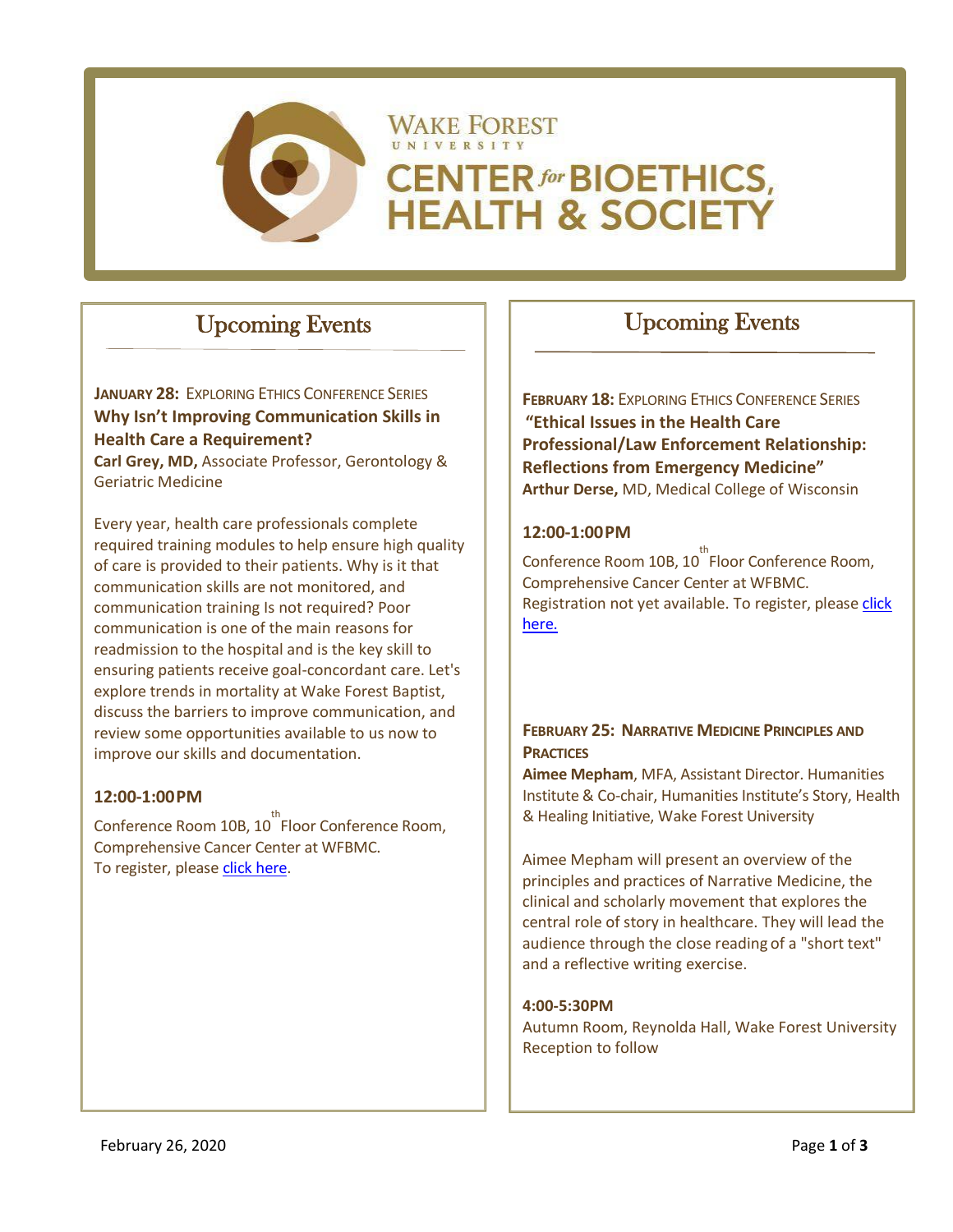# Graduate Program in Bioethics

**The Bioethics Graduate Program at Wake Forest University is accepting applications for Summer 2020 (certificate/online courses), Fall 2020 and Spring 2021 admission.**

The Program provides an educational opportunity in bioethics for current and future professionals, including health care providers, researchers in biomedicine and the life sciences, lawyers, and professionals in health and research administration and the biotechnology industry.

The program is attractive to working professionals as well as students in pre-health, pre-law, and humanities programs who will continue onto professional schools and/or doctoral programs. The students in the Bioethics program bring a diversity of academic, employment, and life experiences to the classroom. The program faculty is nationally recognized in the field of bioethics.

The small class sizes and versatile curricular options enable students to tailor the program to their individual interests. The program emphasizes face-to face interaction, promotes scholarly and interpersonal communicative capabilities, and fosters close relationships among students, faculty and alumni.

The Graduate Program offers a Master of Arts degree and three Graduate Certificate options, as well as several joint degree options. The program is flexible for both full and part-time study.

For more information, including program philosophy, course and faculty listings, and application procedures, please contact [Vicky Zickmund,](mailto:zickmuvl@wfu.edu) (336-716- 1499) as well as visit the website: [http://bioethics.wfu.edu/academic/graduate](http://bioethics.wfu.edu/academic/graduate-programs )[programs](http://bioethics.wfu.edu/academic/graduate-programs )

## Graduate Program in Bioethics

# **ANNOUNCEMENT**

## **GRADUATE CERTIFICATE SUMMER ADMISSION WITH ONLINE COURSES**

Interest in Wake Forest University's Bioethics Graduate Program educational offerings continues to grow beyond our immediate geography. Therefore, the graduate program is now offering summer admission to its certificate options (Graduate Certificate in Bioethics, Graduate Certificate in Biomedical Research Ethics, and Graduate Certificate in Clinical Bioethics).

The Graduate Certificate is a freestanding program of graduate study in which students may take the same courses as students in the Master of Arts in Bioethics graduate program. It is offered to increase the flexibility and attractiveness of graduate study in bioethics, particularly to working professionals who wish to add bioethics knowledge to their professional practice. Summer admission is geared toward individuals interested in taking summer online courses to meet some or all of the graduate certificate requirements.

For more information about Graduate Certificate options, click :

[\(http://bioethics.wfu.edu/academic/graduate](http://bioethics.wfu.edu/academic/graduate-%20programs/graduate-certificates/)[programs/graduate-certificates/\)](http://bioethics.wfu.edu/academic/graduate-%20programs/graduate-certificates/) and/or contact Vicky Zickmund [\(zickmuvl@wfu.edu\)](mailto:zickmuvl@wfu.edu)